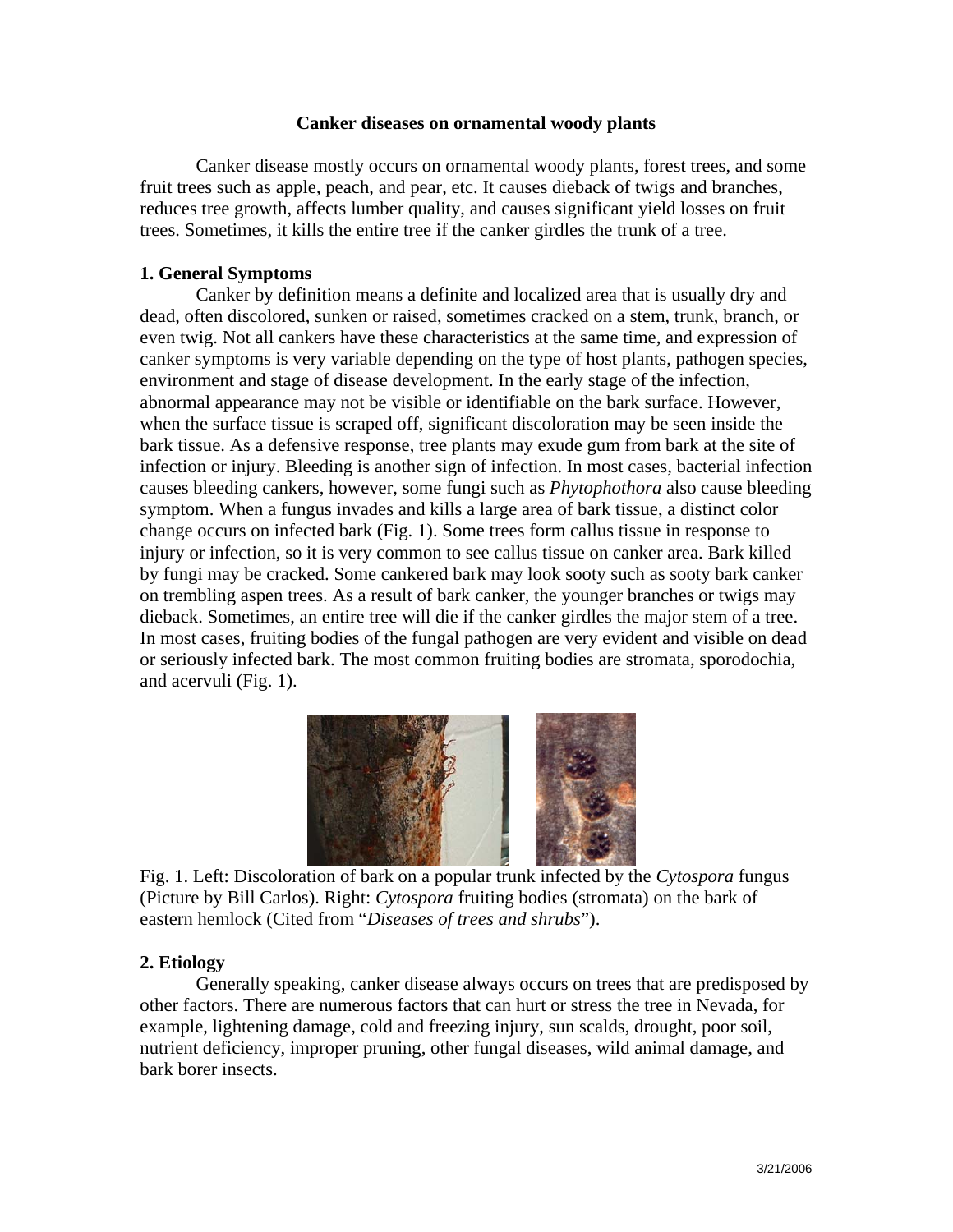Many fungi cause canker diseases on a variety of trees and shrubs. They are opportunistic pathogens and like to attack those stressed or injured trees. The most common canker-causing fungi are listed in Table 1.

Table 1. The common canker-causing fungi

--------------------------- -------------------------------- *Botrysphaeria dothidea Ceratocystis fimbriata Crytodiaporthe populea*  Cryphonectria parasitica *Dibotryon morbosum Eutypa armeniacae Eutypella parasitica Gremmeniella abietina Hypoxylon mammatum Leucostoma* sp. *Nectria galligena Urnula craterium* ------------------------------------------------------------

### **3. Disease cycle**

Most canker-causing fungi overwinter in dead or infected bark tissue in which fungal fruiting bodies, spores or mycelia are present. In the spring, fungal spores are transmitted by wind, rain, water, or pruning tools to other trees or other parts of the same tree. If spores reach a stressed or injured tree and find desirable infection sites (usually those injured spots or natural holes on the bark), they germinate immediately and then penetrate into the bark tissue. Once the fungus is established in the bark tissue, it kills bark cells and reproduces asexual or sexual fruiting structures there. During summer time, the fungus usually produces conidia spores (asexual state) that can be spread to other trees and start another cycle of infection. This cycle may occur many times during the growing season. When winter is approaching, the fungus will turn into sexual reproduction and produce ascospores. Ascospores infect trees in the next spring, resulting in primary infection.

#### **4.** *Cytospora* **canker**

*Cytospora* canker is named after the fungal genus *Cytospora* that cause canker diseases. Due to the presence of both sexual and asexual states, there are different genus names for this group of fungi. In sexual state, its current name is *Leucostoma*, previously *Valsa*. In asexual state, it is named as *Cytospora*. So *Cytospora* canker is also called as *Leucostoma* canker or *Valsa* canker. Numerous *Cytospora* species cause cankers on approximately 70 species of fruit trees, hardwood forest trees, shade trees, shrubs, and conifers.

*Cytospora* canker is one of the most serious diseases on fruit trees such as apple, peach, and pear. It can destroy an entire orchard if it is not managed well. Naturally, the fungus cannot penetrate healthy bark or buds, but it can penetrate through injured sites or pruning cuts, or dead tissue. The first visible symptom is the exudation of gum at the site